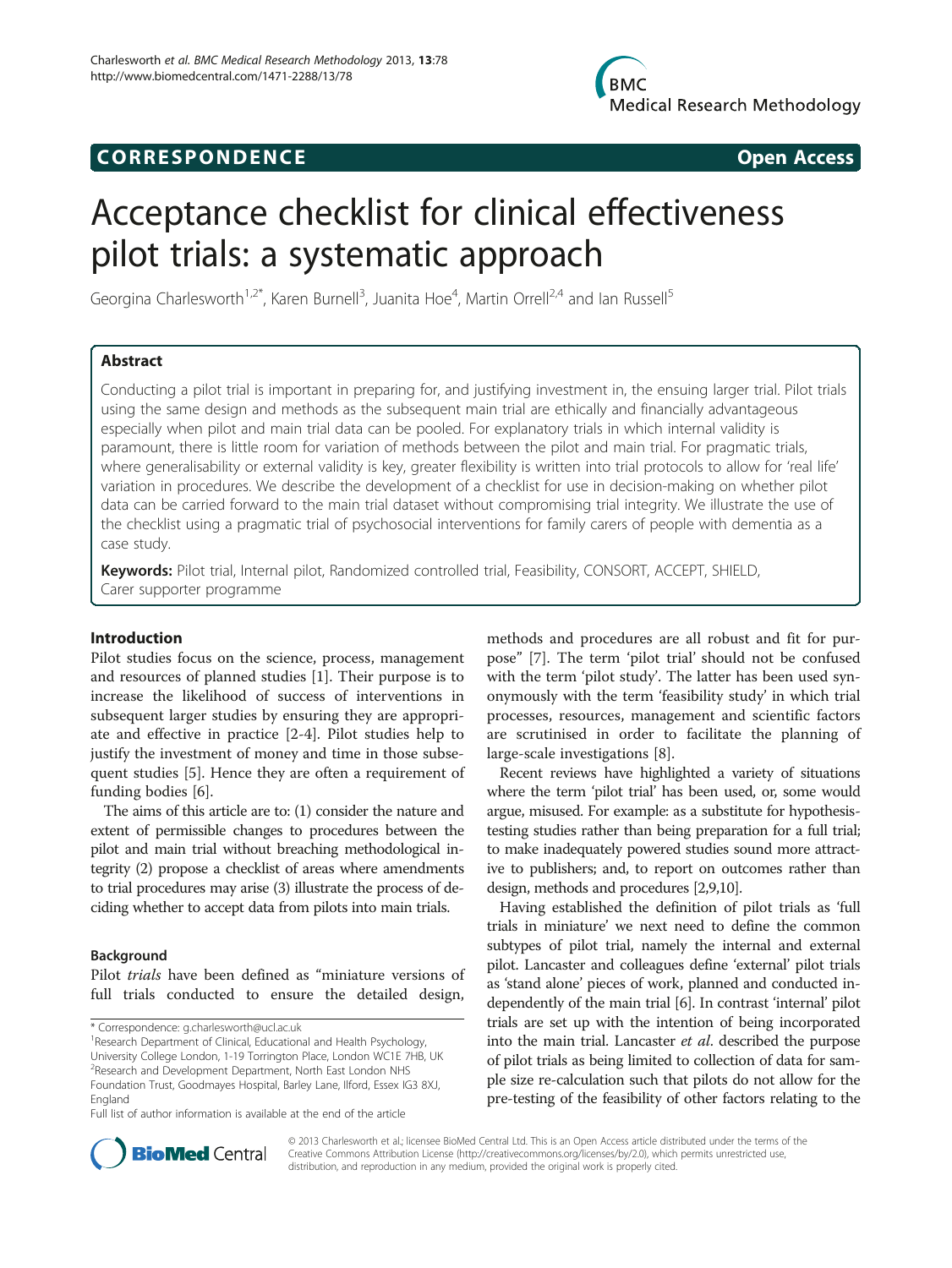trial. However, we suggest that a degree of feasibility testing should be allowable in the internal pilots of pragmatic trials, and that scientific integrity can be maintained as long as the degree of variation to procedure is within the limits of variation likely to be seen in the full pragmatic trial. Treweek and Zwarenstein have argued that "if we want evidence from trials to be used in clinical practice and policy, trialists should make every effort to make their trials widely applicable, which means trials should be pragmatic in attitude" [[11](#page-6-0)]. It would seem pragmatic to extend this attitude to internal pilots.

There are considerable advantages to carrying data forward from pilot trials, including: reduced cost, reduced burden on study populations, increased numbers of participants in the full trial, and maintenance of momentum from pilot to main trial [\[12\]](#page-6-0). However, the scientific integrity of a trial requires that the aims and methods of the pilot study, if not its geographical extent, match those of the full trial. If 'feed forward' of data is to take place from pilot to full trial, those charged with overseeing the adequacy of trial conduct, for example Trial Steering Committees (TSCs) and Data Monitoring and Ethics Committees (DMECs) need a structured approach to identifying and documenting any protocol developments that take place after the start of the planned internal pilot.

Within the literature on trial methodology, there are existing tools for reporting pilot trials and for defining 'success' in pilot studies. For example, Thabane et al. [\[8](#page-6-0)] highlight the importance of assessing the success of a pilot study based on predefined criteria, typically relating to recruiting and retaining participants. Their approach is valuable when assessing feasibility and acceptability of study methods, but is not focussed on decision-making relating to the appropriateness or otherwise of carrying data forward to the main trial dataset. They suggest four potential outcomes for pilot studies: stop; continue but modify protocol (feasible with modifications); continue without modifications but monitor closely (feasible with close monitoring); or continue without modification (feasible as is). Where a decision has been made to stop then there should be no carry forward of data, whereas decisions to continue without modification would allow for data carry-forward. Within the category of 'continue but modify protocol' (feasible with modifications) it may or may not be appropriate to carry data forward to the full trial. It is within this category that further consideration is required regarding the nature of modifications and their potential impact on the integrity of the final dataset.

In considering approaches to the 'pooling' of pilot data and full trial data, we have also considered 'adaptive trials', defined as "a design that allows modifications to be made to a trial's design or statistical procedures during its conduct with the purpose of efficiently identifying clinical risks/benefits of a new intervention or to increase the probability of success of clinical development" [\[13\]](#page-6-0). In adaptive trials the design, methods and procedures of extended internal pilots of trials are assessed mid-trial with a view to implementing pre-defined change to design or statistical procedures whilst the trial is running. The approach is based on potential amendments being identified prior to the trial and cannot be used to respond to issues that are identified only during the course of the pilot. Also, difficulties arise where interim analysis are part of the review method as analysis of early data can bias the ongoing trial by focusing on whether the intervention is effective such that findings influence design rather than the reverse [\[14,15](#page-6-0)].

In the absence of existing recommendations for decisionmaking on the acceptability of carrying forward pilot data into the full trial dataset of pragmatic trials, we wanted to develop a method of recording design modifications made during the pilot phase. By creating a method for systematically documenting amendments, and for recording decisions on the significance of these amendments, we intended to provide a body of information that trialists could use to make an informed decision. Although a wide range of decisions is possible, we are envisaging three categories:

Decision A: unequivocal acceptance of pilot data: when the pilot confirms that design and methods are feasible and appropriate except perhaps for minor details. Pilot data can be carried forward to the main trial dataset.

Decision B: conditional acceptance: when the pilot confirms that design and methods are feasible and appropriate in principle but need specific refinements (decision B1); decision on whether to include pilot data in full trial dataset must be delayed until the variation in procedures for the full pragmatic trial is known, including both within and between site differences (decision B2).

Decision C: non-acceptance of pilot data: when a first pilot identifies the need for a substantial change that the pilot did not assess, even implicitly. Data from the pilot cannot be carried forward to the main trial dataset.

The place of these decision points within the 'flow' of a trial are illustrated in Figure [1](#page-2-0).

Two elements of the decision options above require a 'judgement call' by research leads or monitoring committees; for decision 'A' how 'minor' do details need to be? and; for decision 'B' how much procedural variation is acceptable within a full trial? The definitions of 'minor' versus 'substantial' amendments have been drawn up bodies charged with the ethical scrutiny of projects, and may prove useful in the decision making process. The degree of acceptable variation in research procedures and intervention provision within and between the sites of pragmatic trials will vary depending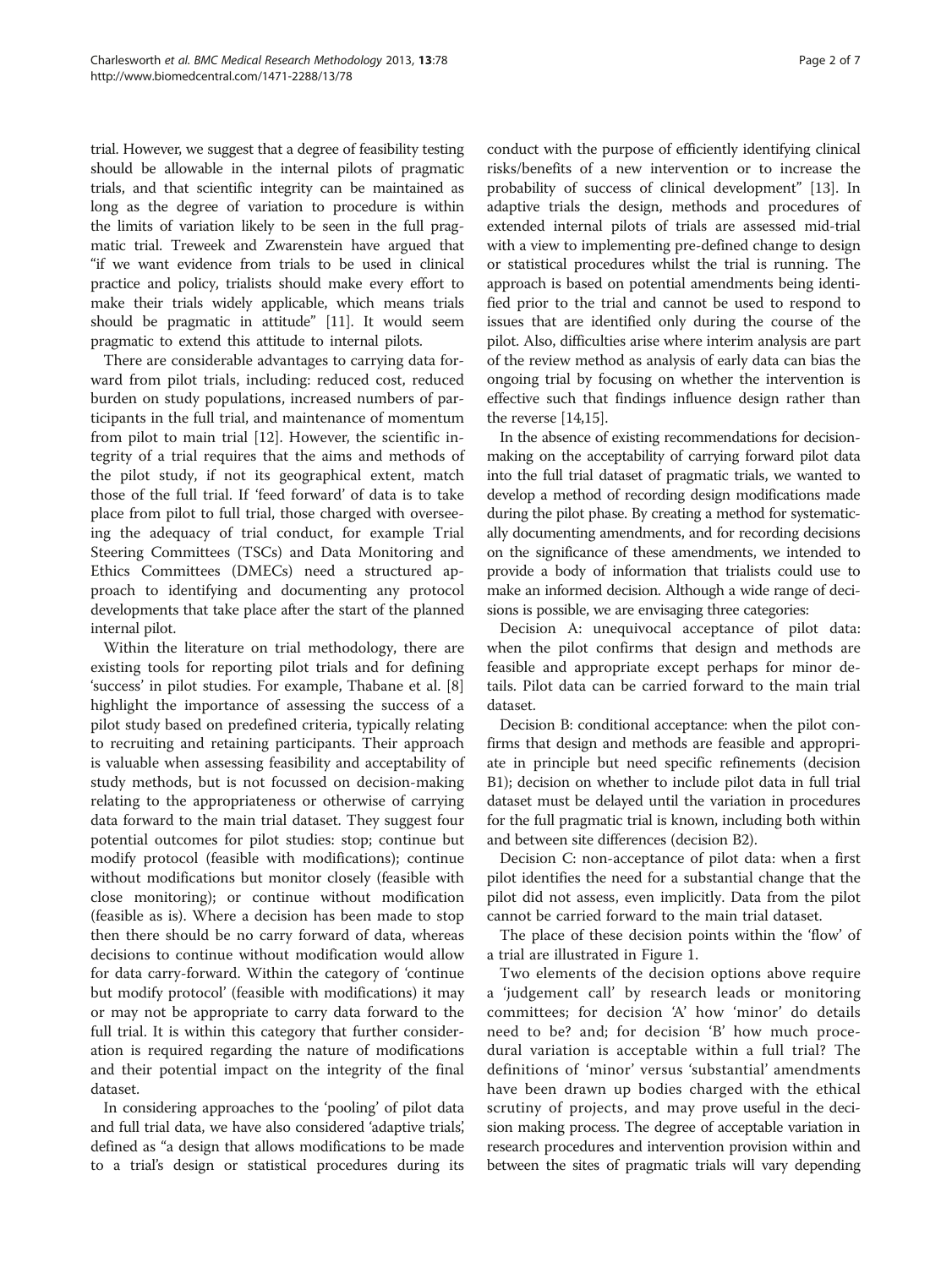<span id="page-2-0"></span>Charlesworth et al. BMC Medical Research Methodology 2013, 13:78 Page 3 of 7 http://www.biomedcentral.com/1471-2288/13/78



on the degree of heterogeneity 'on the ground', and the degree to which such variation can be reasonably reduced within 'natural' or 'service-dictated' provision. Methods for monitoring pilots therefore need to go beyond the issues of recruitment and retention of participants to cover all aspects of the trial.

# Development of acceptance checklist for clinical effectiveness pilot trials (ACCEPT)

- 1) To ensure comprehensive coverage of pilot trial procedures we drew up a list of components derived from the CONSORT 2010 statement [[16\]](#page-6-0).
- 2) For each trial component we considered potential methods of monitoring procedures and potential

outcomes from that monitoring process (see Table [1\)](#page-3-0) covering:

- Feasibility and appropriateness of the trial design.
- Feasibility and appropriateness of the mechanics, management and safety of interventions.
- Acceptability and efficiency of implementing the research procedures.

The table of proposed trial components, monitoring methods and monitoring outcomes formed the draft ACCEPT document.

3) Based on the draft checklist we planned and tested methods of monitoring, and recorded outcomes of monitoring, for a pilot trial of psychological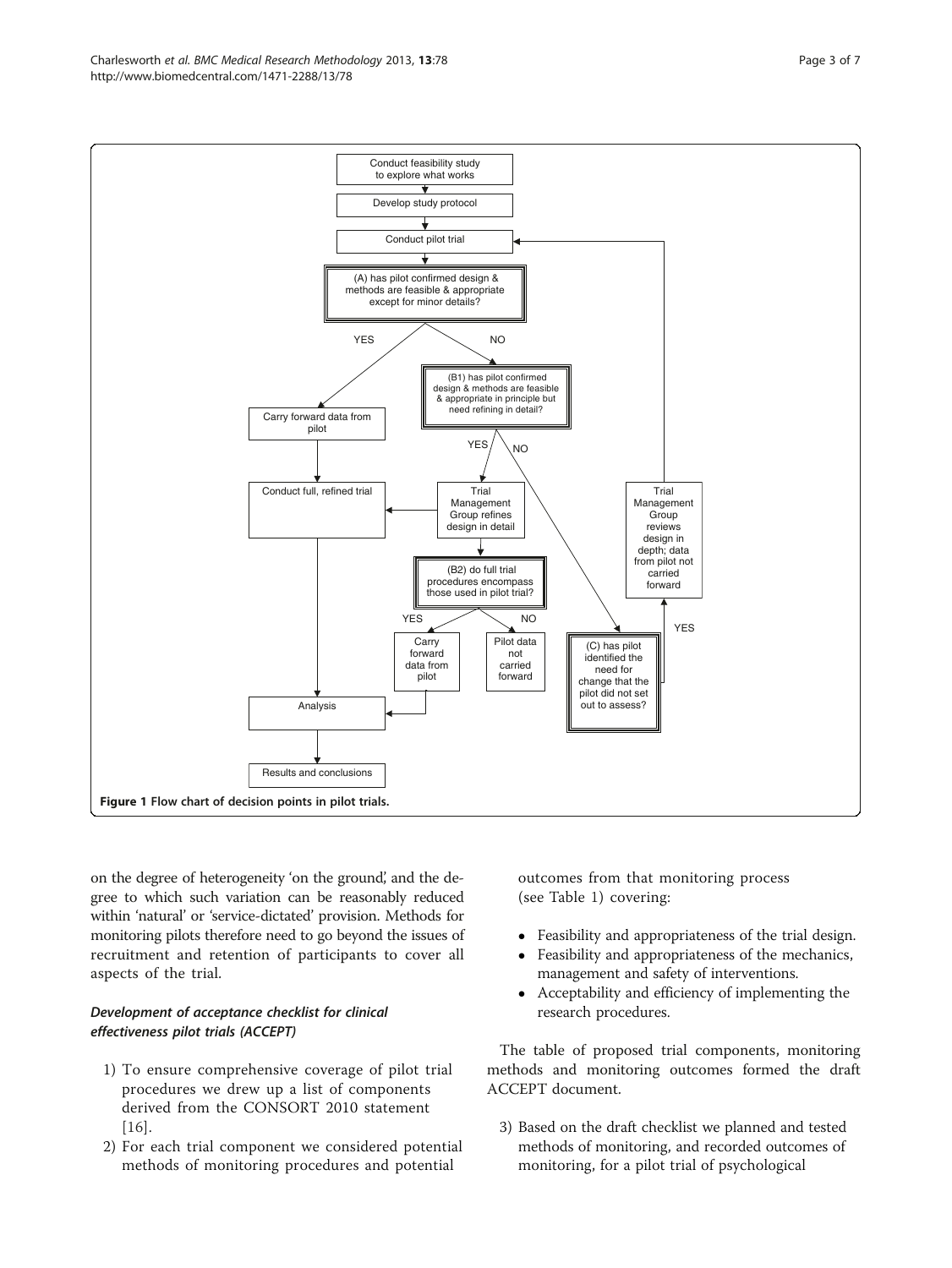| Component of trial     |                                | Monitoring methods (exemplars)                                                                                                                   |        | Amend? Outcomes (exemplars)                                                                                                                       |
|------------------------|--------------------------------|--------------------------------------------------------------------------------------------------------------------------------------------------|--------|---------------------------------------------------------------------------------------------------------------------------------------------------|
| Trial design           |                                | Review research protocol especially balance of scientific &<br>practical needs                                                                   | Yes/No | Amend trial design & dependent components. Submit amendment<br>to Research Ethics Committee                                                       |
| Sample size            |                                | Test assumptions within protocol on: number of (active) centres;<br>recruitment rates; retention rates; & SD of primary outcomes                 | Yes/No | Revise if necessary: sample size calculation; trial period; &<br>funding                                                                          |
| Interventions          | Clinical governance            | Assess compliance with: formal training in intervention; Health &<br>Safety regulations; & other clinical governance requirements                | Yes/No | Enhance formal training of intervention providers                                                                                                 |
|                        | Intervention fidelity          | Measure & assess adherence to intervention manual by video,<br>observation or audio                                                              | Yes/No | Enhance clinical supervision of intervention providers                                                                                            |
| Participants           | Recruitment strategy           | Assess: flows of participants; cost & productivity of each route                                                                                 | Yes/No | Refine recruitment strategy, generally & locally                                                                                                  |
|                        | Eligibility criteria           | Assess: characteristics of sample; barriers to recruitment; update<br>of intervention                                                            | Yes/No | Refine eligibility criteria                                                                                                                       |
| Consent<br>procedures  | Sheets (PIS)                   | Participant Information Consult participants & refusers                                                                                          | Yes/No | Refine PIS especially to address frequently asked questions                                                                                       |
|                        | Taking informed<br>consent     | Audit consent documentation. Measure & assess adherence to consent Yes/No<br>procedures by video, observation or audio                           |        | Enhance training of research team                                                                                                                 |
| Randomisation process  |                                | Check quality especially: accessibility by researchers; validity of<br>CONSORT flowchart; & accuracy of stratifying variables                    | Yes/No | Refine: randomisation procedure & parameters; & training of<br>research team                                                                      |
| Blinding               |                                | Check whether assessors can predict individual allocations. Test<br>whether unblinded researchers can keep other researchers blind               | Yes/No | Refine blinding procedures, e.g. by reallocating responsibilities within<br>research team                                                         |
| Data                   | Data collection                | Assess adherence to interview schedules & fieldwork handbook,<br>including duration of assessments, by video, observation or audio               | Yes/No | Refine schedules to reduce assessment burden. Enhance training of<br>research team                                                                |
|                        | Data quality                   | Test missing data procedures within draft analysis plan                                                                                          | Yes/No | Refine data collection tools & missing data procedures                                                                                            |
|                        | Data management                | Test trial database, related procedures & link to analytical software                                                                            | Yes/No | Refine trial database & procedures                                                                                                                |
| Research<br>Governance | Research protocol<br>adherence | Enable quality assurance officer (QAO) to test adherence as<br>widely as possible                                                                | Yes/No | Refine: protocol; quality assurance plan & training of team                                                                                       |
|                        | Adverse events (AE)            | QAO to test procedures for: reporting AEs; assessing severity,<br>causality & expectedness monitor at management group; report to<br><b>DMEC</b> | Yes/No | Refine AE reporting & assessment procedures                                                                                                       |
|                        | Health & Safety                | Test H&S procedures, e.g. for lone working                                                                                                       | Yes/No | Refine H&S procedures                                                                                                                             |
| Data analysis          |                                | Test draft analysis plan on pilot data                                                                                                           | Yes/No | Refine analysis plan to address research aims in full                                                                                             |
| Trial management       |                                | Review role descriptions of research team. Review remits of trial<br>management group, trial research team etc.                                  | Yes/No | Review role descriptions of research team. Refine roles e.g. if<br>workloads vary. Refine remits e.g. if inadequate reporting of any<br>component |

# <span id="page-3-0"></span>Table 1 Acceptance checklist for clinical effectiveness pilot trials (ACCEPT): trial components, exemplar monitoring methods and exemplar outcomes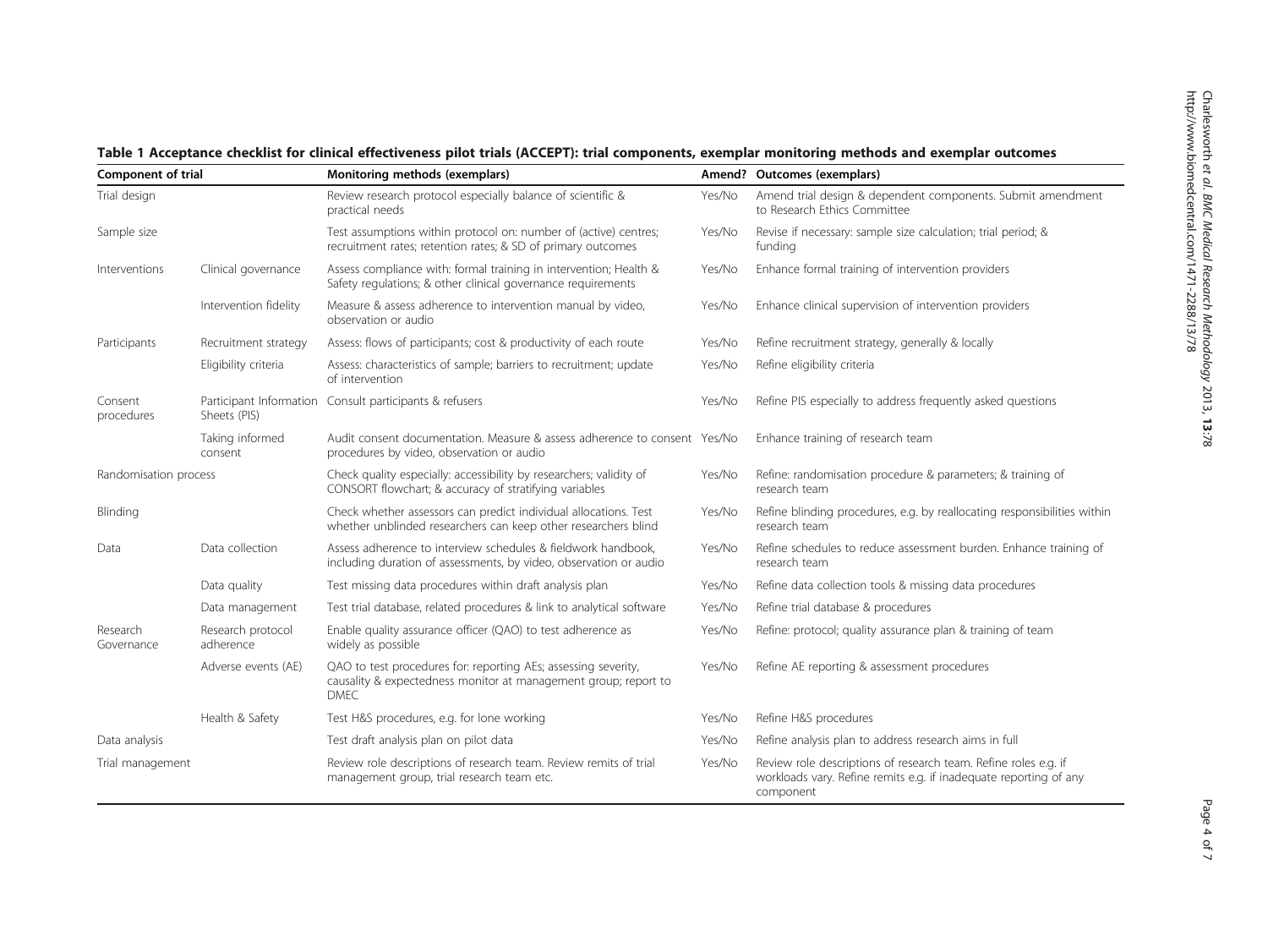interventions for family carers of people with dementia [\[17](#page-6-0)]. We gathered evidence on design, methods and procedures from research participants, research staff, the providers of interventions (both experimental and control) and recipients of those interventions. The trial research team and trial management group, including grantholders and methodologists, DMEC and TSC, reviewed the recorded evidence. On the basis of the monitoring outcomes, decisions were made on whether pilot data could be carried forward to the main trial. (See following 'Case Study')

- 4) We wrote about the checklist, termed Acceptance Checklist for Clinical Effectiveness Pilot Trials (ACCEPT), and submitted the description for peer review.
- 5) On the basis of feedback from peer reviewers we reviewed our explanation of the rationale to place ACCEPT within an international context, and clarified its proposed use with the particular focus on carry forward of data from pilot to main trial.

# Case-study – Carer Supporter Programme (CSP)

The CSP trial is part of the SHIELD research programme into psychosocial interventions in dementia funded by the National Institute of Health Research. The trial compares four interventions: one-to-one peer support for family carers of people with dementia (CSP); large group reminiscence therapy for people with dementia and their family carers (Remembering Yesterday Caring Today – RYCT); CSP and RYCT in combination; and treatment as usual – neither CSP nor RYCT [[17](#page-6-0)].

The pilot trial ran in two Boroughs of London, England. In the first site we focused on appropriateness and acceptability of procedures whereas the focus in the second site was on logistics and timing of the interventions in relation to the timetable for recruitment and research interviewing procedures. We devised monitoring methods in accordance with our draft checklist, and systematically recorded the outcomes of these alongside recording of the implications for the main trial.

Drawing from the trial components of eligibility criteria (a subcomponent of 'participants'), trial design, intervention fidelity (a subcomponent of 'interventions') and data quality, we provide examples of the monitoring methods used, the outcome of the monitoring process and decisions made on the potential pooling of pilot and full trial data.

### Eligibility criteria

Eligible participants were people with primary progressive dementia and their family carers. Early feedback from recruiters identified uncertainty in assessing eligibility when presentations were a-typical, where there were comorbidities such as stroke, head injury or movement disorders, and where potential participants without a formal diagnosis of dementia were nevertheless in receipt of dementia-related treatments and services. During the pilot we reviewed and clarified the screening tool, and encouraged discussion with clinical researchers where there was uncertainty. Eligibility of clients with a-typical presentations was discussed on a case-by case basis throughout the trial, but the eligibility of most potential participants could be determined on the basis of the original screening questions. We therefore concluded that changes to the assessment of eligibility criteria could be considered minor and were not a barrier to the carry forward of data from the pilot to full trial.

# Trial design

The two psychosocial interventions had different delivery formats: CSP focused on individual carers while RYCT focused on groups of people with dementia and their carers. We therefore needed a trial design that allowed simultaneous delivery of individual interventions and a group programme such that a random sample of participants received the combined intervention. We devised a 2-stage randomisation process in which each participant was randomised individually immediately post-baseline assessment to either CSP intervention or control, and subsequently entered into a group randomisation process to either RYCT or control. Experience in the first pilot site was that the time-lag between the first and last individual randomisation was such that the proposed timetable for follow-up interviews was put in jeopardy. In the second pilot the individual intervention was yoked to the group timetable and procedures tightened such no potential participants undertook initial assessments until a minimum cohort size had been identified as willing and eligible. In the main trial there continued to be variation in the time difference between baseline assessment and the start of intervention, and between the end of intervention and final follow-up interview. The monitoring data will allow comparison between arms of the trial and a decision on whether to include pilot data in the final dataset will need to be made once final follow-ups are complete.

Also relating to trial design, feedback from researchers in the first pilot site alerted the research team to participants expressing greater interest in the individual support intervention than the group intervention. This had implications for intervention uptake and the feasibility of the group intervention sessions. Prompt discussion with the trial methodologists before the group randomisation in the first pilot site enabled us to adjust randomisation ratios for the group randomisation from 1:1 to 2:1 (RYCT:control). The revised randomisation ratios facilitated adequate RYCT group size in subsequent rounds of recruitment and intervention. If this modification had not been made prior to the first group randomisation, data from the first pilot site could not have been carried forward to the main trial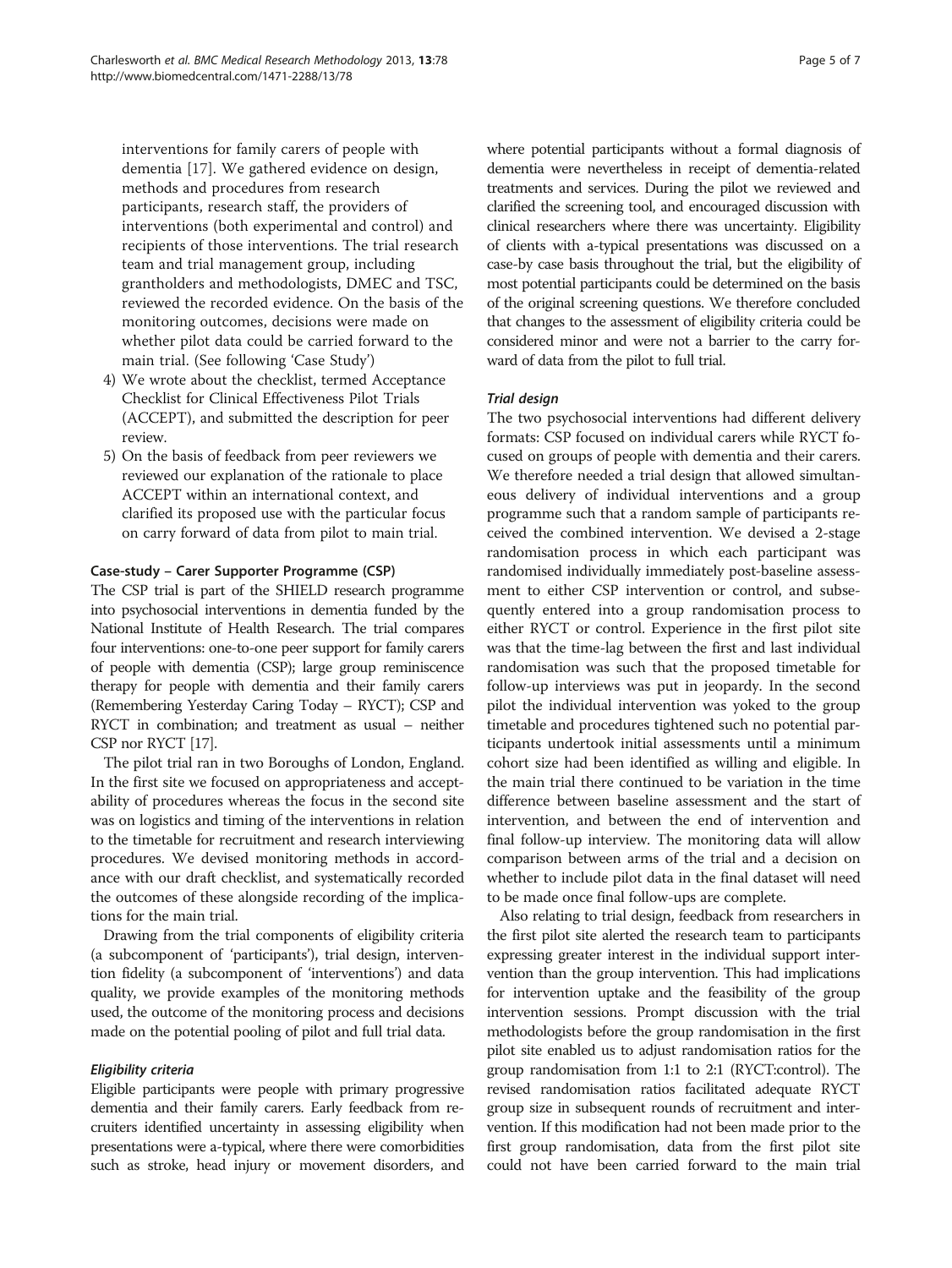dataset as the trial design of the pilot would have differed significantly from that used in the main trial.

# Intervention fidelity

In order to ensure intervention fidelity, experienced clinicians in the research team were closely involved in the set up and provision of interventions at the pilot stage. Recording systems on aspects of intervention fidelity were devised and tested during the pilot and then implemented fully during the full trial. Variation of intervention provision was greater during the full trial than it had been in the pilot sites due to differences in the funding and organisation of services in each geographical area. For example, in the trial sites the RYCT intervention was delivered with involvement from National Health Service (NHS) employees and the Carer Supporter intervention provided by organisations within the voluntary and charitable sector. This model of intervention provision was replicated for most rounds of recruitment and intervention for the full trial but in some additional sites both interventions were provided by the NHS and in one further site a voluntary/charitable sector organisation provided both. The same RYCT group trainer was used throughout the trial, and, although minor details of the content of training were amended through the course of the trial, the core of the training manual was consistent throughout the pilot and full trial. Intervention fidelity was higher in the pilot sites, but fell within the 'envelope' of variation seen across the full trial. A decision was therefore made that pilot data should not be held back from being pooled with the main trial dataset on grounds of variation in intervention fidelity.

# Data quality

An early audit of the completeness of baseline data in the first pilot site enabled us to identify systematically missing data. The main issue was the formatting of data collection tools, which allowed researchers or respondents to misinterpret question routing and omit questions. Hence we reformatted these tools and re-trained researchers. The corresponding audit in the second pilot site showed a reduction in missing data. Thus early identification of data collection issues, and immediate establishment of monitoring, enhanced the quality of the dataset throughout the trial, and kept the proportion of missing data to a minimum. A high proportion of missing data would have led to a decision to exclude pilot data from the main trial dataset.

# Conclusions

Using ACCEPT enabled us to systematically record trial monitoring methods, and record challenges and changes to the design, methods and procedures of the trial, together with working solutions for a pragmatic trial of two complex psychosocial interventions. Transparent recording of monitoring methods and outcomes facilitated decision-making on whether data could be appropriately pooled with the main trial dataset.

Consistent with guidelines for reporting pilot trials [[8](#page-6-0)], we have based ACCEPT on the trial elements highlighted in the CONSORT 2010 statement [\[16](#page-6-0)]. The systematic recording and reporting of monitoring methods and of changes in, and deviations from, the original protocol is a requirement of ethical committees and CONSORT reporting standards [\[16\]](#page-6-0). Decisions on whether to 'carry forward' data from the pilot trial to the main trial will depend on the degree of acceptable variation in procedures within the main trial. This will be influenced by the location of the trial along the pragmatic-explanatory continuum [\[18](#page-6-0)]. The final decision on inclusion of pilot data may not be made until after final data collection as although some components (e.g. trial design) need only a brief, defined pilot period, other components (e.g. data analysis) benefit from an extended pilot period.

In line with guidance for developing health research reporting guidelines [\[19](#page-6-0)], ACCEPT needs testing with other designs in other contexts. Fortunately the focus on design, methods and procedures facilitates the tailoring of ACCEPT to individual trials. Furthermore it permits tracking of progress by the trial management group, DMEC and TSC. Above all ACCEPT provides a systematic basis for decisions about whether or not a pilot has adequately tested a trial's design, methods and procedures, and thus whether pilot data can be integrated into the main trial.

#### Abbreviations

ACCEPT: Acceptance checklist for clinical effectiveness pilot trials; AE: Adverse events; CONSORT: Consolidated standards of reporting trials; CSP: Carer Supporter programme; DMEC: Data monitoring and ethics committee; H&S: Health and safety; NHS: National health service; NIHR: National institute of health research; PIS: Patient information sheet; QAO: Quality assurance officer; RYCT: Remembering yesterday, caring today; SHIELD: Support at home: interventions to enhance life in dementia; TSC: Trial steering committee.

#### Competing interests

The authors declare that they have no competing interests.

#### Authors' contributions

IR conceived the notion of a pilot acceptance plan. GC and KB developed such a plan for the CSP pilot trial and implemented it successfully. GC, KB, MO and IR drafted the paper. All authors commented on successive drafts. GC produced the final version. All authors read and approved the final manuscript.

#### Acknowledgements

The Carer Supporter Programme (ISRCTN37956201) is part of the Support at Home - Interventions to Enhance Life in Dementia (SHIELD) research programme (Application No. RP-PG-0606-1083) which is funded by the National Institute for Health Research (NIHR) Programme Grants for Applied Research funding scheme. The Chief Investigator is Professor Martin Orrell (UCL), and grantholders are Professors Woods (Bangor), Challis (Manchester), Knapp (LSE), Moniz-Cook (Hull) and Russell (Swansea), and Dr Charlesworth (UCL). We thank all those involved in the peer review of ACCEPT. The views expressed in this publication are those of the authors and not necessarily those of the NIHR, the NHS or the Department of Health.